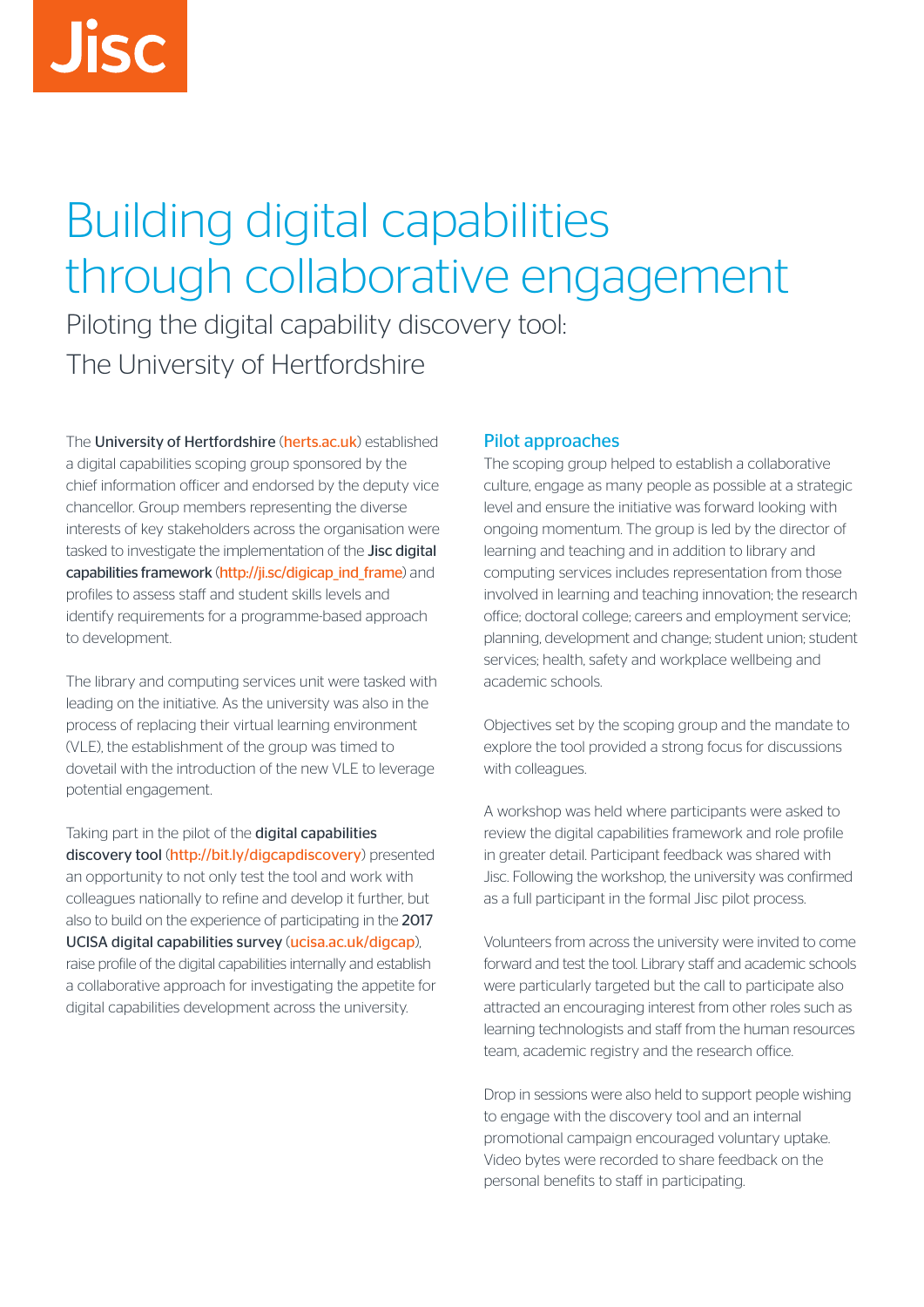#### **Outcomes**

A total of 156 participants from the University of Hertfordshire participated in the pilot of the discovery tool including academic staff from 14 subject areas, professional services personnel and senior managers. The pilot generated discussions around the language of digital capabilities and what digital means to different people. It has provided individuals with a profile and recommended resources that they could interact with and begin to develop their skills.

*"It has been a fantastic resource to help* 

Non Lloyd Scantlebury, academic engagement manager, library and computing services,

Additional follow on activities post pilot phase have included delivering an engaging buzzy 'speed dating' exercise with staff at the library and computing services unit at their development day. Staff were asked to find out the 'digital superpowers' of colleagues and their favourite apps which were then captured on post-its and aligned to the digital capability framework elements. This helped to raise awareness of existing strengths as well as opportunities for further skill building and expertise sharing.

#### Key lessons learned

- » The specific recommendation to investigate the digital capabilities framework provided a strategic driver and gave 'permission' and authority to get the dialogue around digital capabilities going
- » Partnership working is key, particularly for such a large and complex organisation as the University of Hertfordshire. The scoping group and senior support this has secured has been instrumental in bringing stakeholders together, establishing the importance of the digital capabilities agenda, extending the reach across the university and providing a forward momentum
- » Encouraging teams to discuss and develop contextualised understandings of digital capabilities is important in persuading and influencing people to engage and 'win hearts and minds'
- » Working well with those who are interested is allowing us to develop a robust approach and carry forward positive messages and a good story to share with colleagues across the organisation

University of Hertfordshire *"The fact that both UCISA and Jisc were* 

Non Lloyd Scantlebury, academic engagement manager, library and computing services, University of Hertfordshire